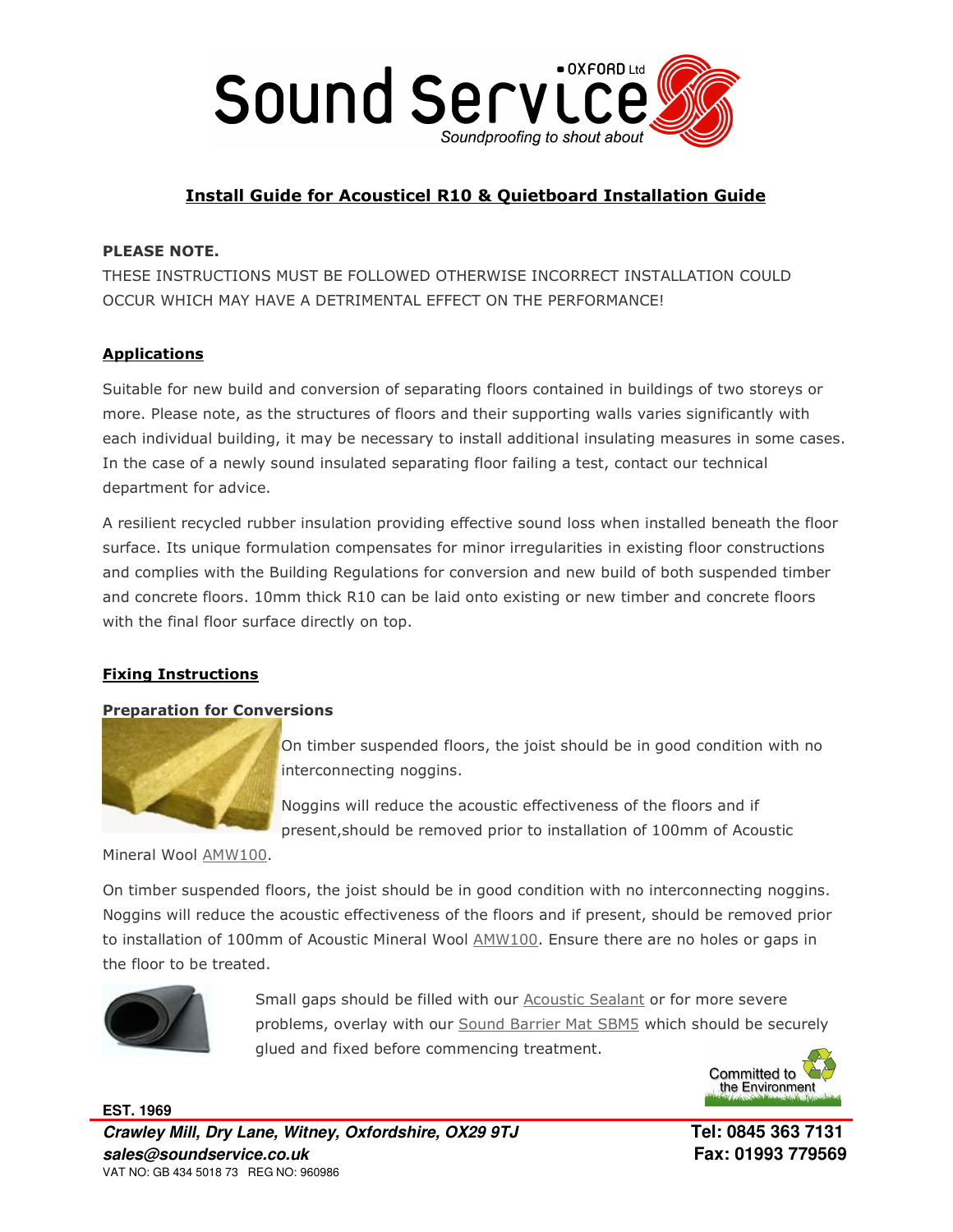The floor surface should be flat and level so concrete floors may need treating with a levelling compound or screed. A better sound test will be achieved if the walls are wet plaster finished before installation of the floating floor. If a dot and dab dry lining system of plasterboard wallboards is to be used, this should be installed after installation of the floating floor and ceiling. The ceiling should also be fitted with airtight seals where the plasterboard meets the walls. All edges can be sealed with a flexible sealant.

If there is to be any stud partitions built, these should be constructed before any floating floors and ceilings are installed. NOT AFTERWARDS! and the stud wall should be constructed with a double top plate fixed to the underside of the joists and isolated with a 10mm resilient layer of M10AD. A double sole plate will also be required. After installation of the stud wall, the R10 and QuietBoard floating floor and Resilient Bar mounted ceiling can be installed as follows.

### Installing Floating Floor



R10 is supplied in rolls which are unrolled and laid on the floor wall to wall withthe edges butt jointed.

If a wood based floating floor is to be used, it is not necessary to lap the insulation up the walls. Trimming can be done with the aid of a sharp craft knife and offcuts can be re-used.



If the floating layer is 22mm t&g chipboard or 19mm t&g QuietBoard cement impregnated chipboard, this should be laid with the joints glued using a normal PVA adhesive.

Cutting of the boards can be achieved with either tungsten or diamond tipped blades or a metal cutting blade if using a jigsaw. Usual dust prevention measures must be taken when handling and cutting any product that creates dust. In all cases, the floating layer should be fitted to within 5- 6mm (1/4") of the surrounding walls. This gap can be sealed with our Acoustic Sealant when fitting of the floor is complete. No mechanical fixings must be used which would penetrate the insulation.

NOTE: If a reinforced sand/cement screed is to go on top of the R10, the insulation must be laid FELT SIDE UPPERMOST with the joints overlapped by 50mm and lapped up the walls to contain the screed. The mesh should then be laid prior to installation of the screed which must be a minimum thickness of 65mm.



The insulation can be trimmed down to floor level once the screed has cured. With both timber suspended and concrete floors, dot and dab wallboards should only be installed after the floating floor has been laid and as with the skirting boards, the wallboards should not come into contact with the floor.